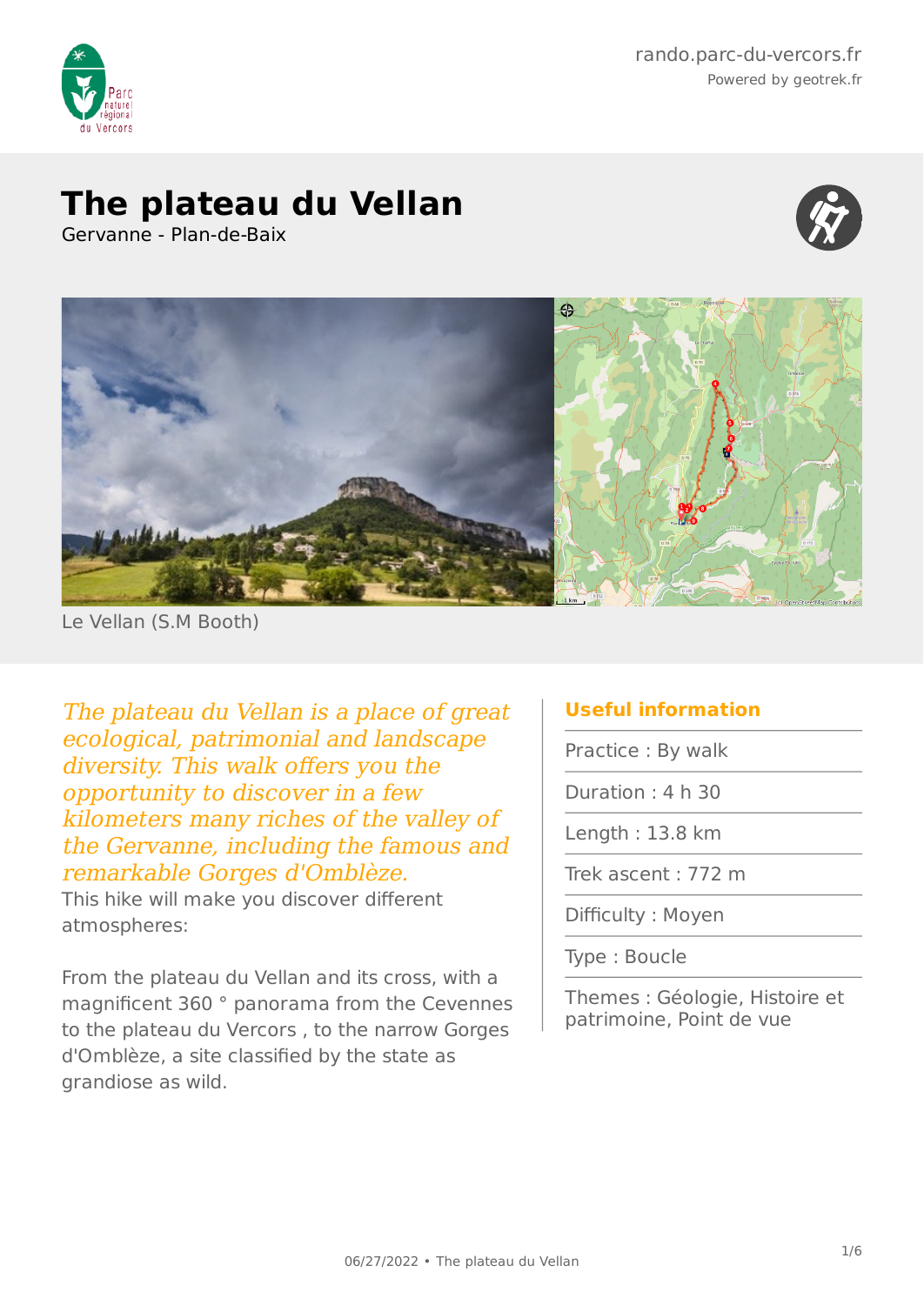# **Trek**

Departure : Plan-de-Baix village (parking) Arrival : Plan-de-Baix village (parking)  $Markings : G = GR = PR$ 

Departure from the village of Plan-de-Baix (parking). 1, puis bifurquer à droite et rejoindre Sous le Vellan 2 et Le Vellan 3.">Take the GR 9 route which runs north to Rimont 1, then turn right and join Sous le Vellan 2 and Le Vellan 3. Go to the cross of the Vellan where one of the most beautiful panoramas of the region is offered to you. 4.">Continue on the GR 9 which crosses the whole plateau of the Vellan for nearly five kilometers to reach the crossroads of the Cote 999 meters 4. 5 puis de Baume Noire 6">Leaving the GR to continue its route towards Léoncel, turn right (itinerary of the Grand tour du Vercors à pied) and descend gradually by a nice undergrowth path until the crossing of Grand Cros 5 then Baume Noire 6 7.">, You enter the classified site of Gorges d'Omblèze 7. To the south, take the road (RD 578) which goes up towards Plan-de-Baix. Leave the latter in a corner (always follow the yellow-green markings) and take the path in the underbrush, which allows to gradually return to Plan-de-Baix, passing close to a few isolated dwellings. 8 puis Les Perriers 9, le village est alors tout prêt.">Returning to the road, crossing it and continuing until the crossing of Vialaret 8 then Les Perriers 9, the village is then ready.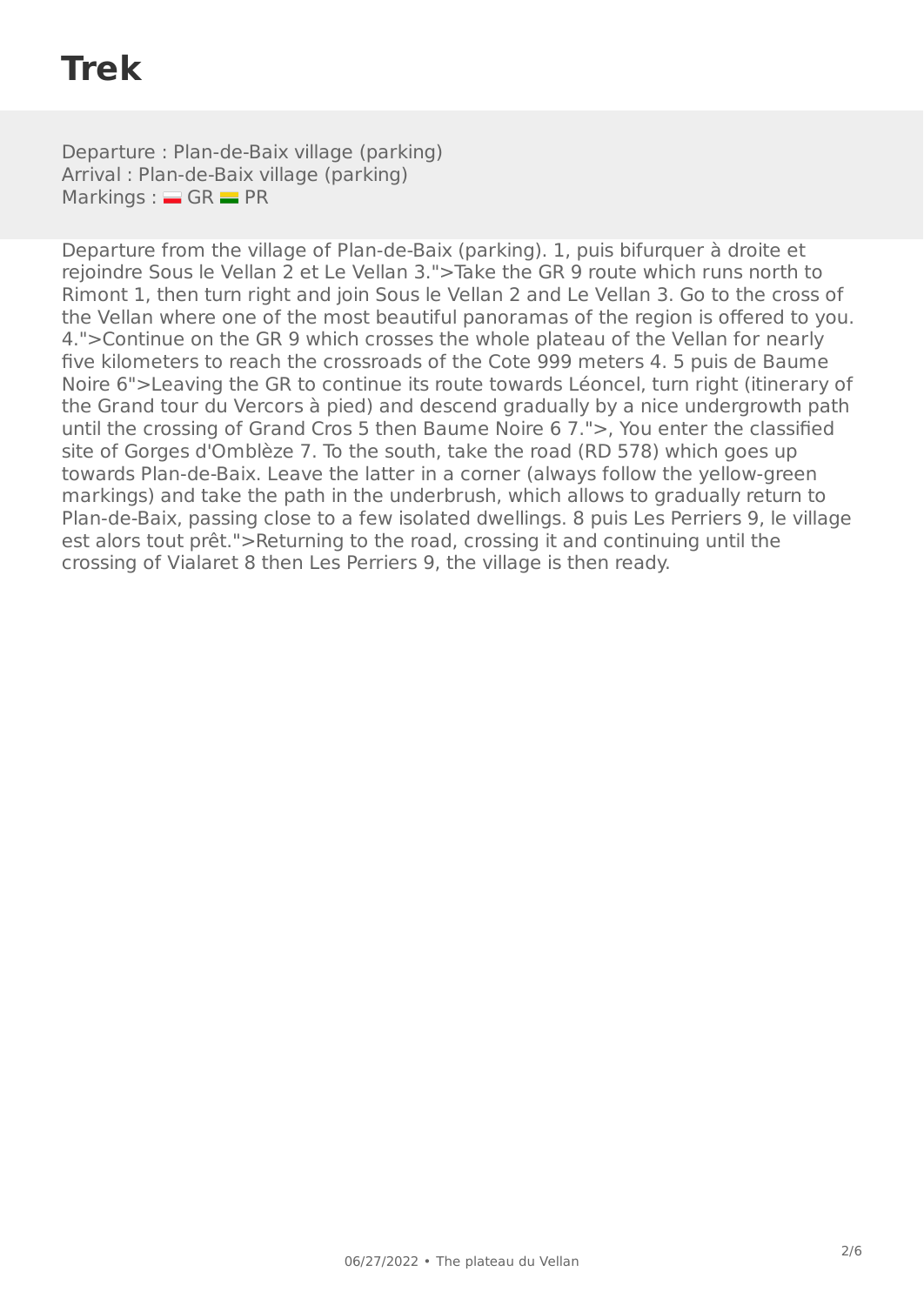## **On your path...**



The Moulin de la Pipe (A) The Gorges d'Omblèze (B)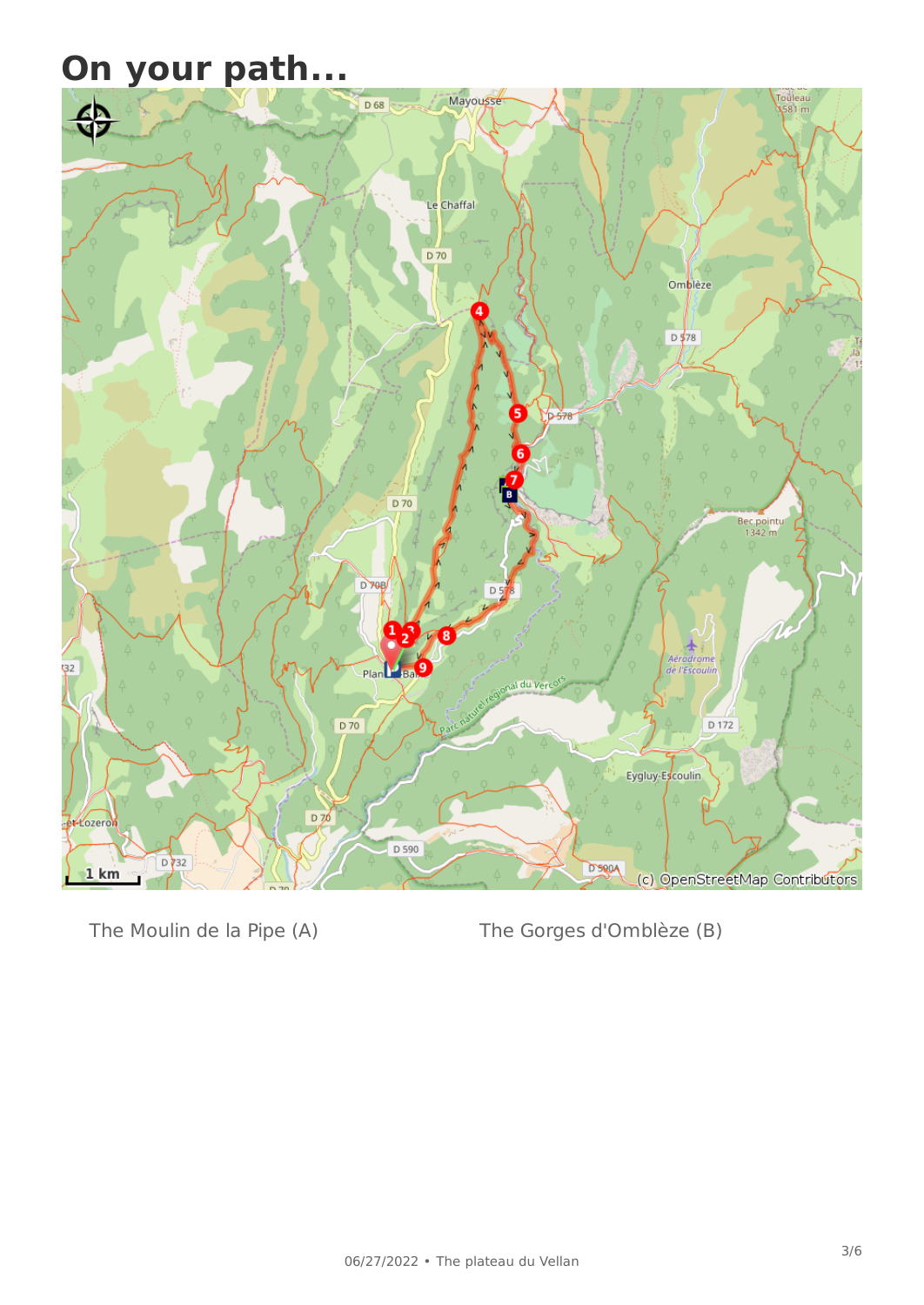# **All useful information**

## **Advices**

Beware in rainy weather, some technical passages can be delicate and slippery!

Use the passageways to cross the fences, close the gates and barriers out of respect for pastoral and agricultural activities.

Stay on the marked paths is also respect private property.



#### **Altimetric profile**

#### **Access**

From Crest, take the direction of Beaufort-sur-Gervanne by the D 93 then the D 70.

After Beaufort-sur-Gervanne, follow the D 70 towards Plan-de-Baix, parking in the village.

#### **Advised parking**

Min elevation 539 m Max elevation 1034 m

Parking in the heart of the village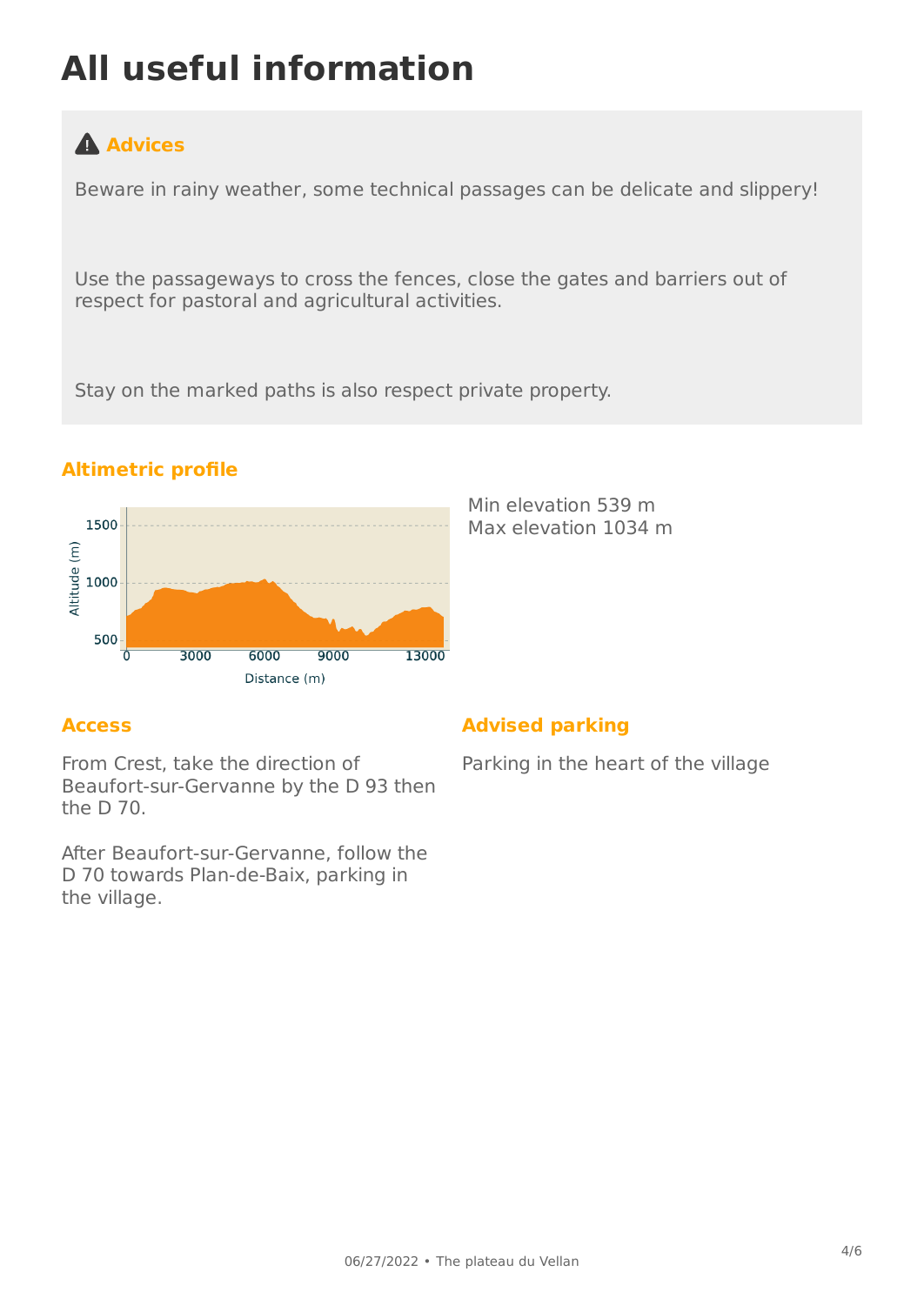## *O* Information desks

Office de tourisme du Pays de Crest **Saillans** Place du Général de Gaulle, 26400 Crest [accueil@coeurdedrome.com](mailto:accueil@coeurdedrome.com) Tel : 04 75 25 11 38 [https://www.valleedeladrome](https://www.valleedeladrome-tourisme.com/)[tourisme.com/](https://www.valleedeladrome-tourisme.com/)

Point info tourisme Beaufort-sur-Gervanne Route de Plan-de-Baix, 26400 Beaufort-sur-Gervanne Tel : 04 75 25 11 38 <http://www.gervanne-sye.com/>